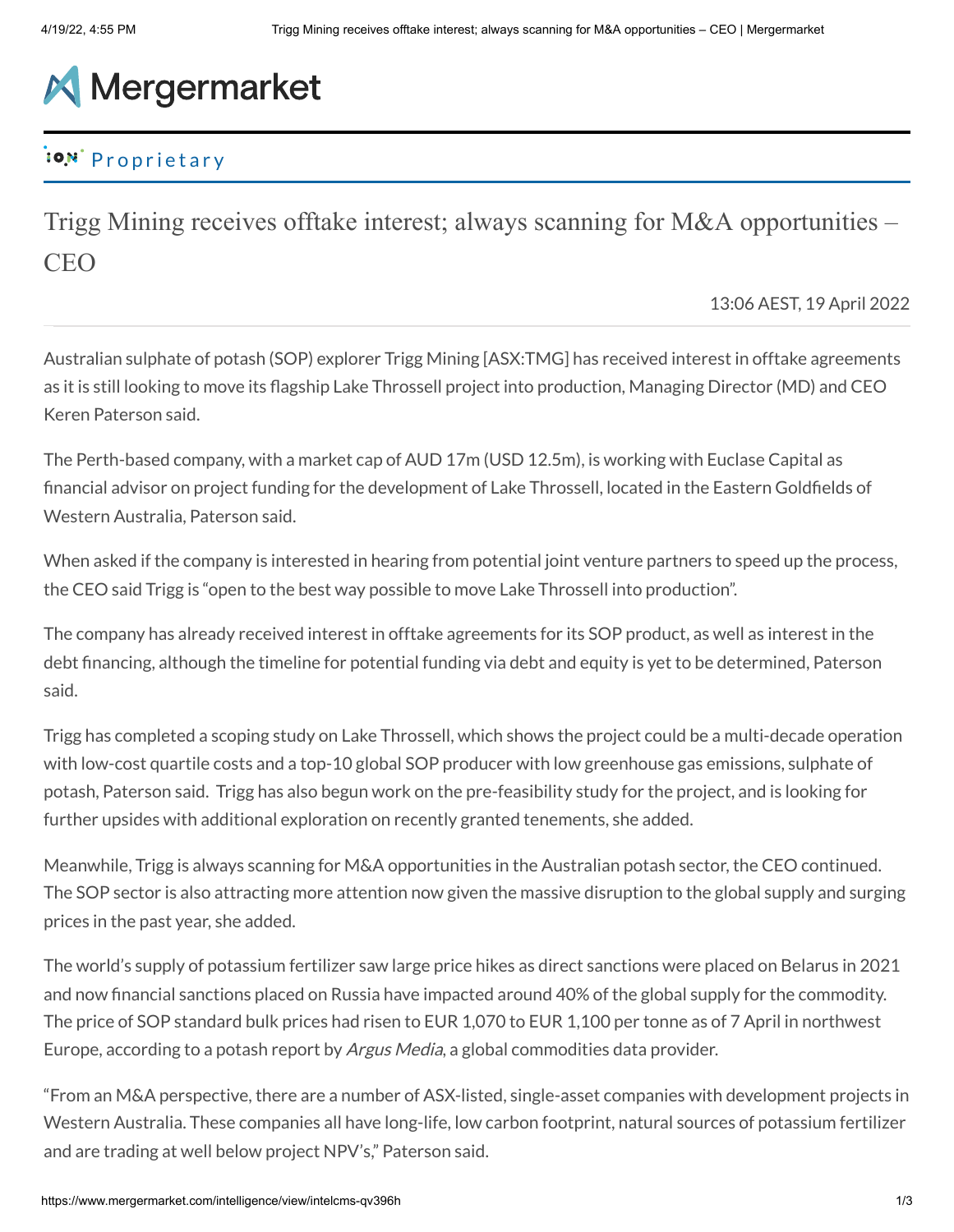Australia's nascent potash sector has run into some hurdles as Salt Lake Potash [ASX:S04], the first player to go into production, went into receivership in October 2021. More recently, the receivers and Macquarie Capital started a process to sell the company's flagship Lake Way project or recapitalize the company, according to an announcement to the ASX on 10 March. Salt Lake Potash's flagship Lake Way project is also located in WA's Goldfields region.

Trigg's Lake Throssell project has a total drainable mineral resource of 14.4Mt, according to a recent company presentation. The company also has the 500km2 Lake Rason SOP Project located about 100km from Lake Throssell, as well as four tenements around Lake Yeo about 35km south of Lake Throssell, according to its website.

by James [Arbuthnott](mailto:james.arbuthnott@iongroup.com) in Melbourne

| <b>BIDDERS</b>           |   | <b>Topics</b>                        |
|--------------------------|---|--------------------------------------|
| <b>Trigg Mining Ltd</b>  |   | <b>Advisory Appointment</b><br>Joint |
| <b>Financial advisor</b> |   | Ventures/Partnerships                |
| <b>Euclase Capital</b>   | Q | Project Finance                      |
|                          |   | Geography                            |
| <b>OTHERS</b>            |   | Australia                            |
| <b>Salt Lake Potash</b>  | Ô | <b>Sectors</b>                       |
| <b>Limited</b>           |   | <b>Financial Services</b>            |
| <b>Macquarie Group</b>   | Ô | Mining                               |
| <b>Limited</b>           |   | <b>Sub-Sectors</b>                   |
|                          |   | <b>Banking</b>                       |
|                          |   | Fund management                      |
|                          |   | Investment banking                   |
|                          |   | Investment broking                   |
|                          |   | Metal ore                            |
|                          |   | Non-metallic ores                    |
|                          |   | Principal finance                    |
|                          |   | Venture                              |
|                          |   | Capital/Private Equity               |

Intelligence ID: intelcms-qv396h

## Grade

Confirmed

Charge Code Not set